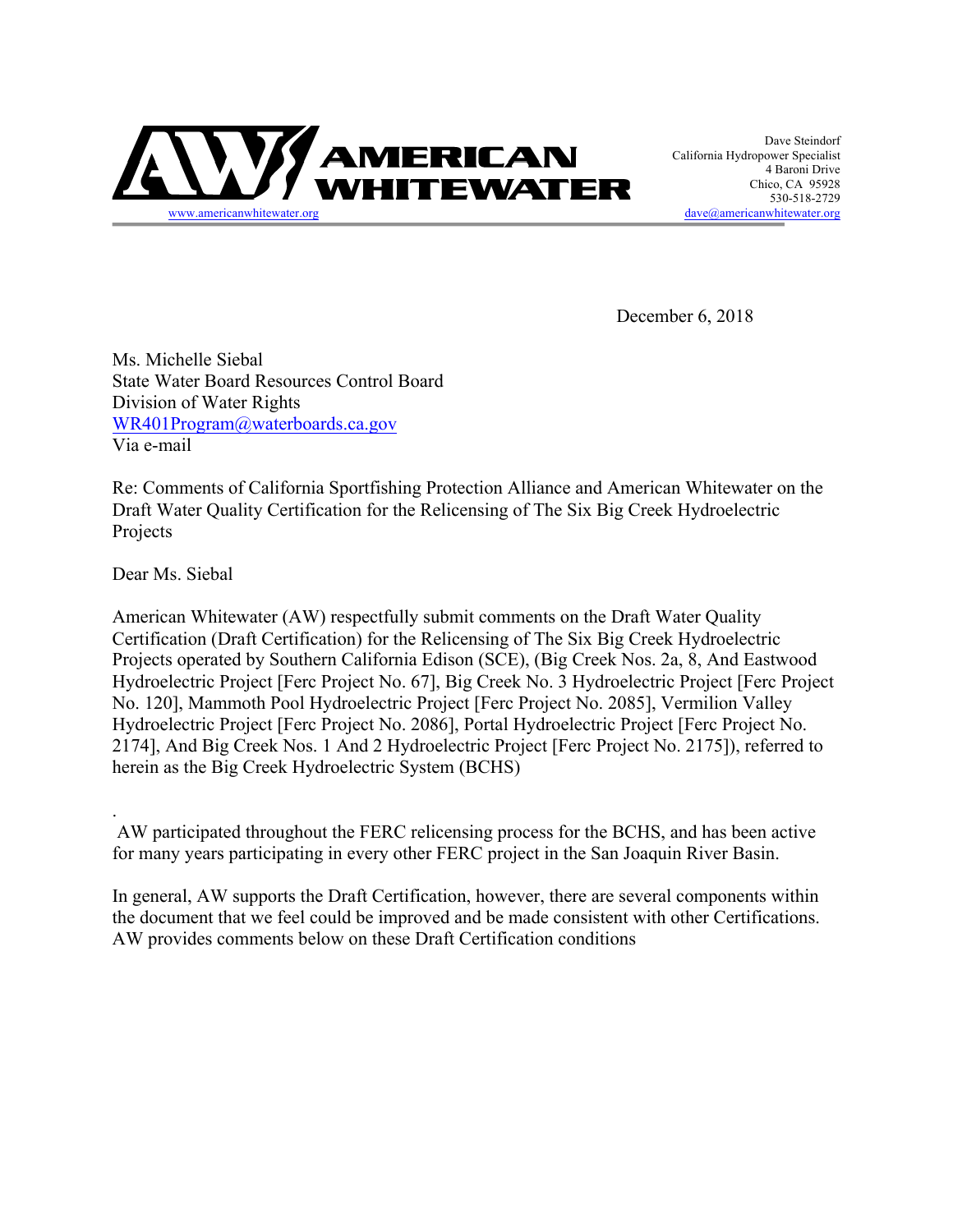### **CONDITION 3. Gaging FERC Project Nos. 67, 120, 2085, 2086, 2174, and 2175**

Condition 3 requires the Licensee to make streamflow information available to the public via the internet.

**(***v) Proposal for disseminating flow monitoring and reservoir measurement data, which shall include making data available to State Water Board staff and the public via the internet, as well as other appropriate formats;*

FERC licensees throughout California commonly use the California Data Exchange Center (CDEC) to provide streamflow and reservoir level information to the public. (See, for example the Mokelumne River Project (P-137), Rock Creek Cresta Project (P-1962), Pit 3, 4, 5 Project (P-233) and the Upper American River Project (P-2101)).

The Licensee currently uses their own web interface to provide information about streamflows to the public. AW recommends that the Final Certification specify that the Licensee provide information from CDEC using language that has become standard for this type of condition:

*Flow information shall be available to the public via the internet on the California Data Exchange Center (CDEC) website, or at such time that CDEC is no longer viable, another publicly available source of similar information agreed upon by the Deputy Director, participating agencies, and interested stakeholders.*

Most recently, the State Water Board adopted similar language for the Final 401 Certification for the South Feather Power Project (P-2088). We recommend adopting the same language here.

### **CONDITION 6. Ramping Rates FERC Project Nos. 67, 120, 2085, 2086, 2174, and 2175**

Condition 6 describes the development of an interim and long-term ramping rate management plan. AW supports the development of this plan. Over the past decade, researchers and hydropower stakeholders have learned a great deal about how flow fluctuations, particularly during the spring snowmelt recession, can negatively impact aquatic, and recreational resources. AW has a proven track record in working collaboratively with resource agencies (including the State Board) and licensees to develop measures similar to Condition 6 on a host of hydroelectric projects across the state of California. During relicensing, AW made the decision to tie whitewater recreation opportunity directly to ecological flows for this project. This was a departure from earlier projects where we had advocated for discrete whitewater recreation opportunities. As a result the development of ramping rates for the CRMF, and other flows, will have a direct impact on whitewater recreation. Additionally, the ramping rates developed for the dams and powerhouses in the BCHS will impact downstream ramping rates at the Big Creek 4 Power Project (P-2017). AW, Water Board staff, along with other resource agencies has been working with SCE for over five years on the development of Long Term Operation Rules for that project. These rules, similar to the CRMF flows on the BCHS, will provide aquatic benefits and whitewater recreation opportunities.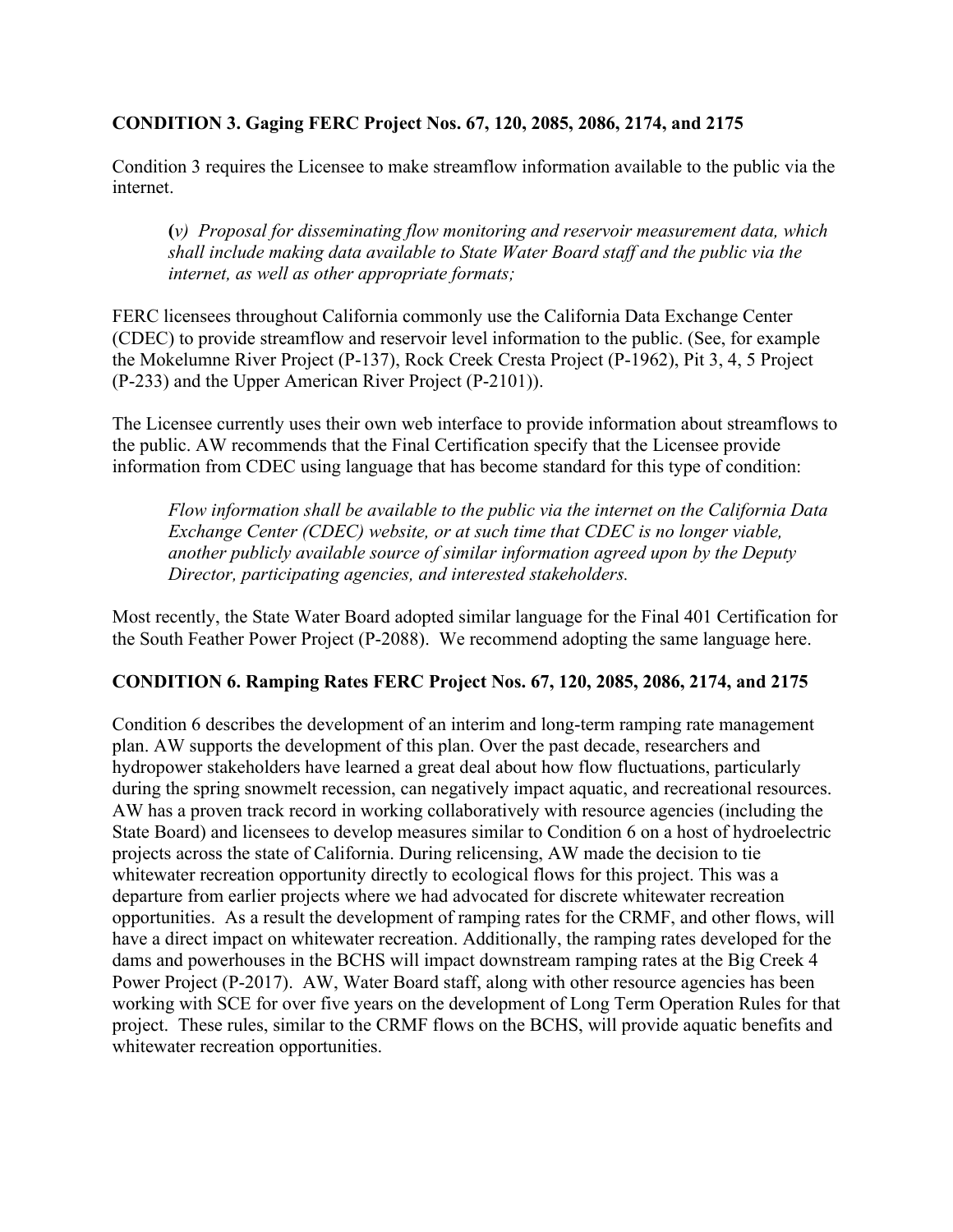For these reasons, AW requests to be included in the consultation for developing the Ramping Rates Plan. Our organizations can either be called out specifically or generally in the condition as "other interested parties."

# **CONDITION 10. Whitewater Flows FERC Project Nos. 67, 120, 2085, and 2086**

Condition 10 specifies that the Licensee shall consult with and receive comment and recommendations from State Water Board staff, USFS, CDFW and USFWS on the development Whitewater Boating Plan. We have had extensive experience in implementing these types of plans across California. We are the key stakeholder for disseminating information about whitewater recreation opportunities. Our website includes flow information and run descriptions for the individual reaches on this project.

https://www.americanwhitewater.org/content/River/detail/id/291/ https://www.americanwhitewater.org/content/River/detail/id/286/ https://www.americanwhitewater.org/content/River/detail/id/289/ https://www.americanwhitewater.org/content/River/detail/id/4011/

We also host a flow release calendar on our website, which contains the flow dates and release levels for recreational releases that happen each year on projects across the Country.

https://www.americanwhitewater.org/content/Release/view/

These components will be important pieces of this plan that will enable the licensee to inform the paddling public of the river recreation opportunities on this project.

It is clear that American Whitewater should be consulted during development of this plan. In the recently releases final 401 certification for the South Feather Power Project (P-2088), the State Water Board adopted following language regarding consultation for whitewater recreation:

*The Licensee shall consult with State Water Board staff, Forest Service, CDFW, USFWS, and American Whitewater (AW) regarding the following elements of recreation streamflow management for the year: target recreation streamflow magnitude; recreation streamflow schedule; anticipated method for providing recreation streamflows (i.e., supplemental flows, natural flows, or a combination of both); and any changes to whitewater boating access locations.* 

We recommend adopting similar language in the Final Certification.

# Condition 29 **Annual Consultation Meetings FERC Project Nos. 67, 120, 2085, 2086, 2174, and 2175**

AW appreciates and supports the annual consultation condition in the Draft Certification. In particular, AW appreciates the opportunity for our organization, other NGOs, and members of